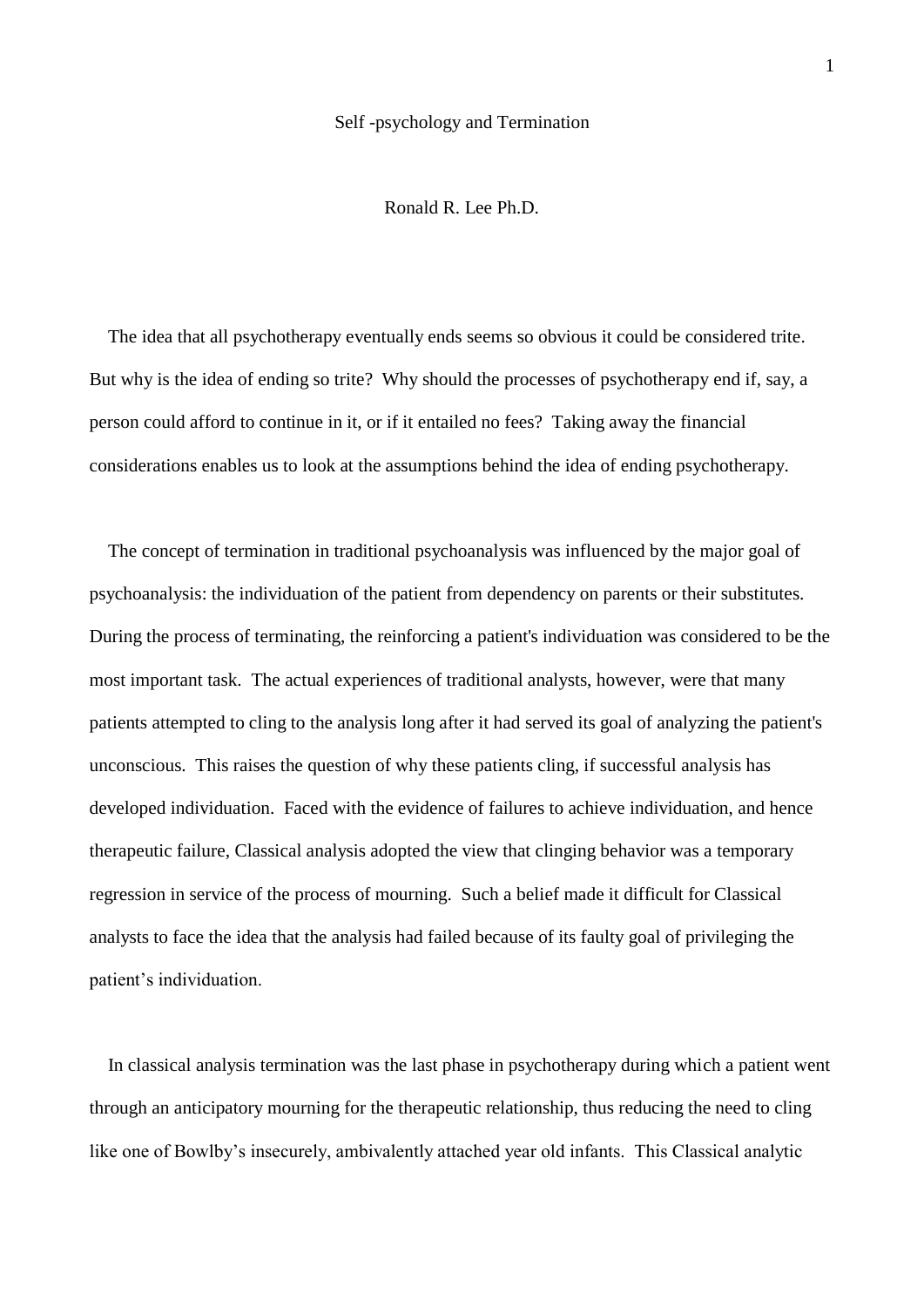view of a need for mourning led to somewhat ritualized procedures for preparing the patient for the reality of life after psychotherapy sessions with the analyst four days a week for about five years. Analysis had the idea that the goal of termination consisted of putting the finishing touches on the therapeutic goal of the patient's autonomy.

 In contrast to this Classical view of termination, self-psychology not only avoids emphasizing the importance of this phase, but takes the view that the very concept of the termination goal of individuation may be impossible for psychoanalysis, is at best counter-therapeutic, and at worse, iatrogenic. From a self-psychology point of view, psychoanalytic psychotherapy, if it results in a significant selfobject experience, never ends. The way psychotherapy can be considered a failure from a self psychology point of view is that it ends without achieving adequate internalisation of the process so it can continue without the need for actual sessions. In this paper, we (1) cover in more detail the Classical view by examining Freud's material and the views of Glover, (2) look at Ferenczi's ideas of natural termination, and (3) explore Kohut's concept of termination as internalization.

## 1. The traditional view

 At the beginning of the development of psychoanalysis Freud seems to have paid little attention to the concept of termination. His early cases were mostly short-term, and often came with a preset ending date: the end of a summer vacation when the patient returned to his/her city of residence. After it became evident that these brief periods of psychotherapy did not produce permanent changes in a patient, the cases became longer. But with the lengthening of the duration of psychoanalysis, the question of when to terminate emerged.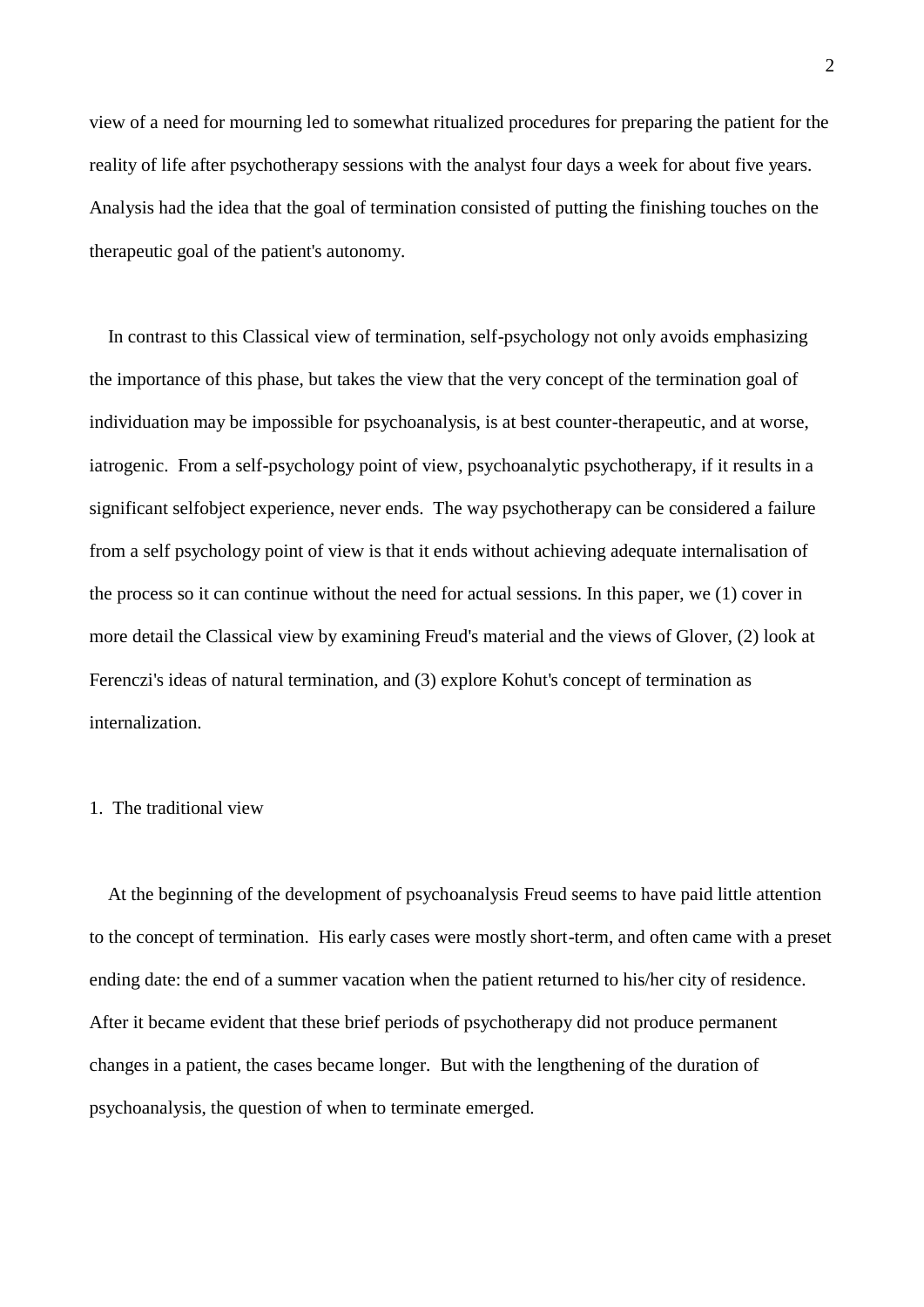The two Freud cases most frequently associated with the issue of termination are Dora and the Wolf Man. Dora (1905b) presented Freud with the problems of "premature" termination after three months of sessions, whereas the Wolf Man (1918) did the opposite, he created an "interminable" relationship which lasted four years (1910-1914), and was finally broken when Freud set a termination date. In both these cases, understandingly Freud the investigator made mistakes, but a reading of these cases (Lee and Martin, 1991, pp. 28-31, pp. 251-256) from a self-psychology point of view points to therapeutic disjunctions as a result of empathic failures that went unrecognized and unrepaired.

 Freud saw Dora as a vengeful 18 year old. He (1905b) explains his view of Dora: "Her breaking off so unexpectedly, just when my hopes of a successful termination of treatment were at their highest, and her thus bringing it to nothing--this was an unmistakable act of vengeance on her part" (p.109). Freud believed that Dora had an erotic transference to him as a displacement for the sexual impulses she felt towards her father. Freud thought that Dora projected her sexual impulses on to her father, whom she considered bad because of these impulses, and then expanded her disgusted feelings of him to include all men, who too had these impulses. By leaving treatment, Freud claimed that Dora both avoided facing her sexual desires, and had enacted her contempt of men.

 A careful reading of the Dora case, however, suggests a non-sexual explanation for Dora's disgust. A repetitive "red thread" in her case material is a feeling of being betrayed. As a 14 year old, Dora experienced a passionate kiss from Herr K, a friend of the family, and openly accused him of it. When Dora's father believed Herr K's denial of the accusation, Dora felt betrayed, enraged and disgusted. Herr K said that Dora had imagined this event because she had been reading pornography. Herr K's knowledge of Dora's pornography reading made her feel betrayed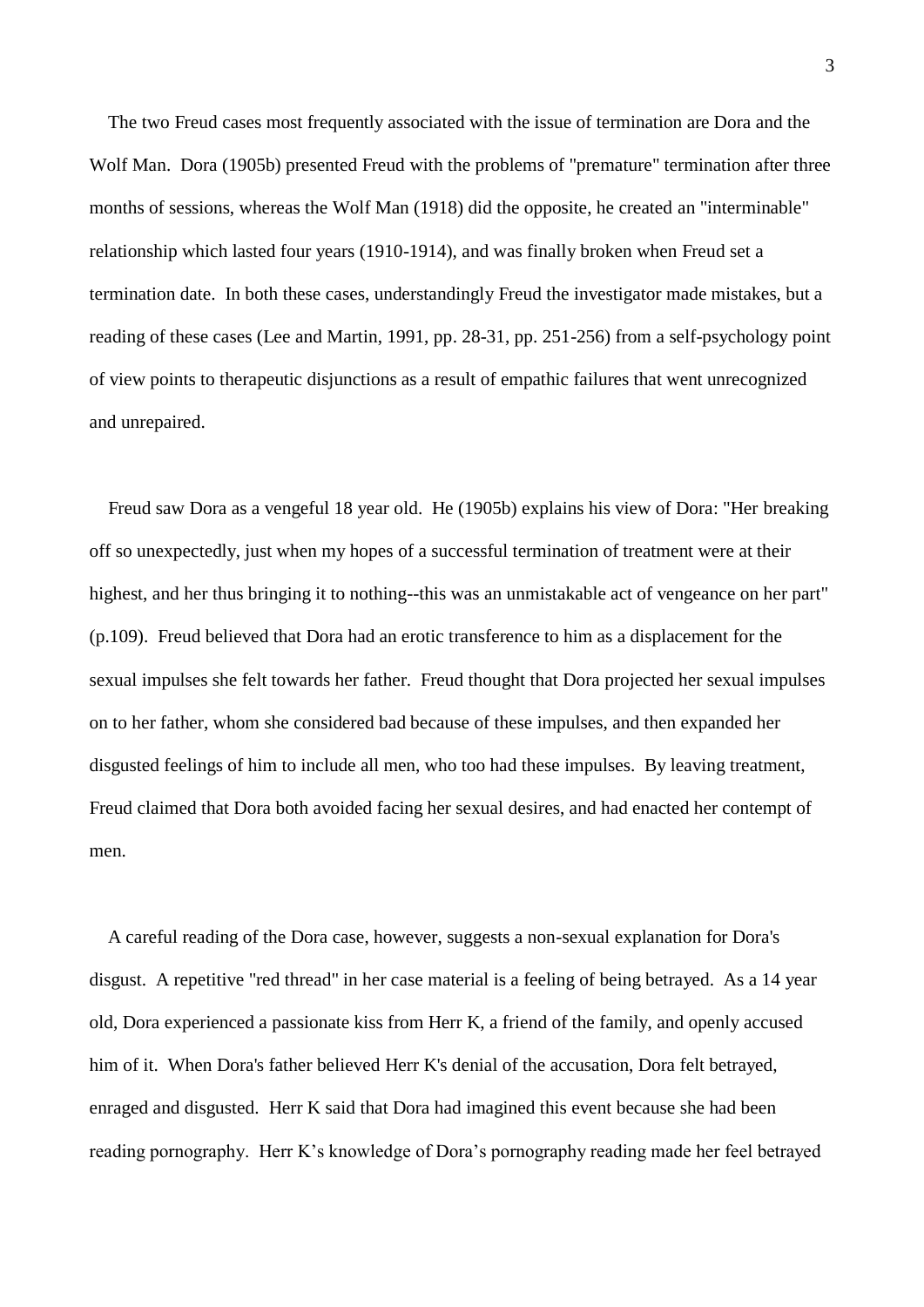by Frau K with whom she had shared this secret before Herr K made his advances. A further complication was that Dora's father had been having an "affair" with Frau K for years, which Dora knew about, so she felt that her father had rejected her explanation out of self interest and as a payment to Herr K for tolerating her father's affair with Frau K.

 Wolf (1980b), who views this case from a self psychology perspective, thinks that, from the material just presented, Dora's lack of sexual arousal and her response of disgust to the sexual approaches of Herr K were understandable. Freud, however, was unable to empathize with Dora because, following his theory of sexuality, he thought that Dora was unconsciously sexually stimulated and that her disgust was a defensive reversal. Wolf (1980b) writes:

> It is clear that Freud is not thinking of a young girl, of a person ... in a particular situation, a situation which may be experienced as a frightening attack, humiliating assault, a stimulating intimacy, or perhaps a betrayal of a trust. Freud appears to be thinking only of seeing a nubile sexual apparatus, which in proximity to an arousing sexual stimulus failed to respond with sexual excitement. It is as if the girl were merely an appendage to this sexual apparatus, and, therefore, Freud is bound to diagnose the failure to respond with overt conscious sexual excitement as a kind of pathology, as hysteria. In this rare instance Freud has not been empathic with the girl but has put his theory first, the theory which says that the ubiquitous sexual instincts are at the root of most psychopathology....The disgust experienced by Dora had little to do with whatever sexual arousal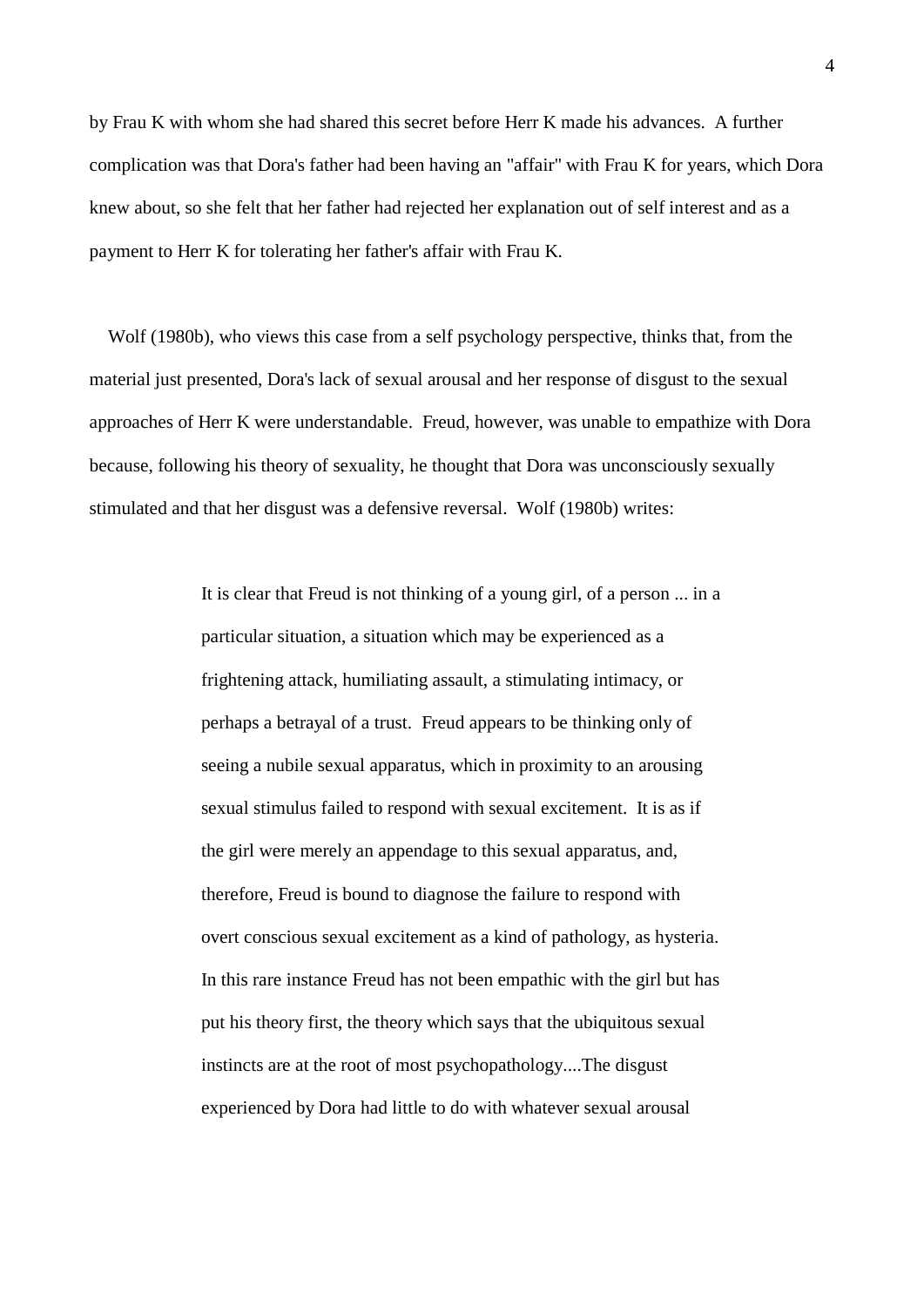may or may not have occurred. Her disgust was the appropriate response of an adolescent to the betrayal of trust [p. 42].

 Seen from a self-psychology point of view, Dora's reported dream in which she imagines giving fellatio to a man, takes on a new meaning. Instead of linking this event to the symptoms of irritation in her throat and coughing, as Freud did, it is possible to see that Dora was associating to the psychotherapy with Freud. She was expressing in sexual imagery her need to "suck up to Freud" and accommodate his needs when he was supposed to be interested in her point of view and function as her selfobject. Instead, she became a selfobject to Freud and his theory of sexuality (Lee, 1988, 1999). No wonder she left the psychotherapy in disgust! This case, then, is a premature termination because it is an example of gross empathic failure.

 The Wolf Man case, which Freud saw as an example of "analysis interminable," led him to set a termination date, and illustrates the problem of an impasse as a result of a negative therapeutic reaction. In an important paper, Brandchaft (1983) reported a review of five of his own cases where major therapeutic impasses occurred and concluded that in each case "the patient had sustained a significant injury to the self immediately prior to the action" (p. 349). This finding of Brandchaft points to empathic failures and subtle therapeutic disjunctions. Not all patients respond to such disjunctions by setting up interminable psychotherapy, but such patients as the Wolf Man do.

 The Wolf Man was a wealthy Russian aristocrat who had seen a succession of psychotherapists prior to seeing Freud for four years (1910-1914) and the Freud again for four months in 1919 when he had become a penniless refugee from the Russian revolution. The Wolf Man also saw the psychoanalyst Ruth Brunswick seven years later. Moreover, the Wolf Man had a 30-year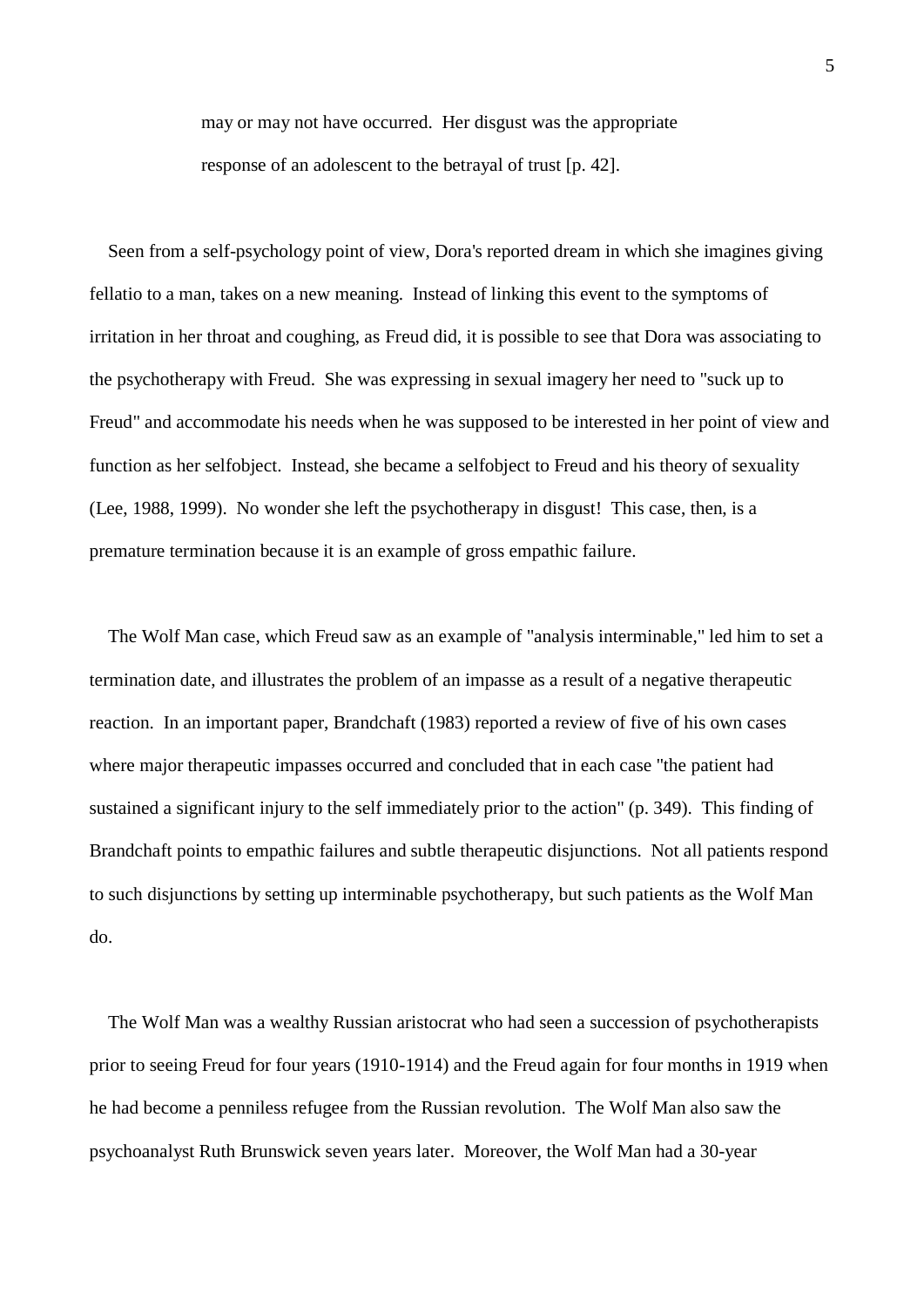friendship with the psychoanalyst Muriel Gardiner and acquaintanceship with many of the early psychoanalysts. The Wolf Man eventually became so well-known to the analytic community that when he could not pay his wife's hospital bills, Freud took up a collection for him for six years. Clearly, the Wolf Man's special status had turned the analytic community into a group selfobject for him.

 The Wolf Man had an animal phobia that was depicted in a dream when he was about four years of age. He says,

> I dreamt that it was night and that I was lying in my bed. (My bed stood with its foot towards the window; in front of the window there was a row of old walnut trees. I know it was winter when I had the dream, and night-time). Suddenly the window opened of its own accord, and I was terrified to see that some white wolves were sitting on the big walnut tree in front of the window. There were six or seven of them. The wolves were quite white, and looked more like foxes or sheep-dogs, for they had big tails like foxes and they had their ears pricked like dogs when they pay attention to something. In great terror, evidently of being eaten up by the wolves, I screamed and woke up [Freud, 1918, p. 29]

Freud, through an elaborate process of associations, linked this dream to the primal scene of parental intercourse and the Wolf Man's fear of castration.

Modern psychotherapists have revised Freud's assessment of the Wolf Man and diagnose him as either a narcissistic or borderline personality (Blum, 1974; Chessick, 1980a). From this new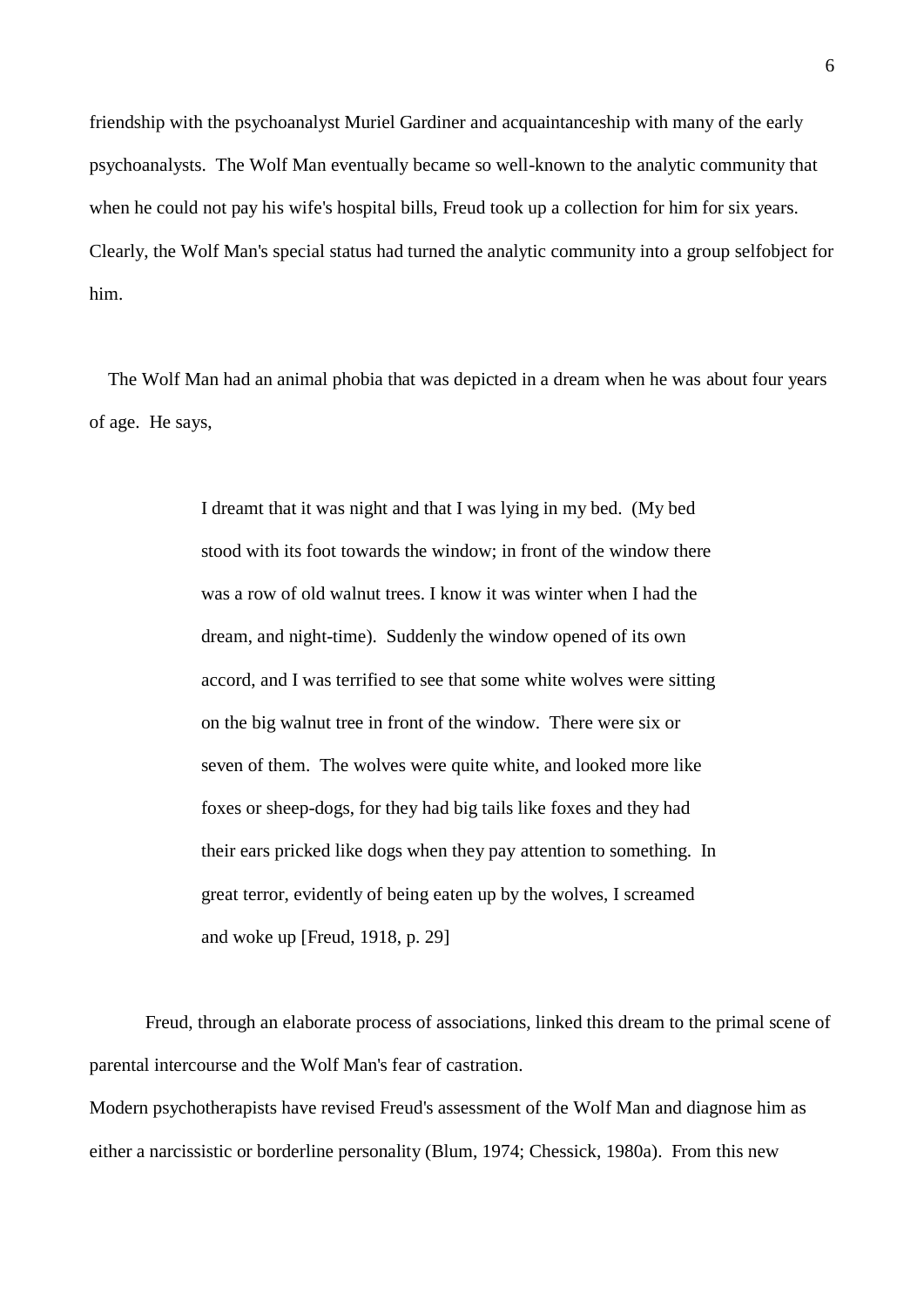diagnosis it is possible to see the Wolf Man's dream as reflecting the cold bleakness of an emotionally deprived and undernourished personality who was in search of selfobjects. The dream reflects, as Brandchaft indicates, his experiences of barely sufficient selfobject functioning to "keep the wolves from the door" - but only just. He lived a precarious life always prone to fragmentation, as reflected in hypochondriacal attacks when he learned that Freud had cancer, depressions, and paranoid states. The Wolf Man continued the treatment with Freud because it enabled him to make considerable improvements and function better, but the treatment was insufficient to take the wolves completely from the door. No wonder he experienced rage, as reported by Ruth Brunswick, after Freud had forced the termination of the analysis.

 While working with the Wolf Man Freud was writing his technical papers (1913). In them he proposed thinking about an analysis in three phases: beginning, middle and termination. It was in his discussion of the Wolf Man (1918) that he emphasized the necessity of the analyst terminating cases by fixing a date. After this recommendation, what had been his move to break a therapeutic impasse in one case, unfortunately, became the norm of every analytic case.

 The British psychoanalyst Glover (1955) probably presents the most comprehensive coverage of the termination phase from the traditional psychoanalytic position. He argues cogently that, as an analyst's task is to foster a regression neurosis through maintaining strict neutrality, it is necessary to have a termination phase that allows the patient to recover from this regression, in preparation for functioning without the aid of the analysis. The main task of this termination phase in Classical analysis, however, becomes the uncovering of resistances to giving up the analysis. According to Glover, three areas where these resistances occur are: a refusal to give up the regression; an increase in transference feelings; and a return of original symptoms. Glover then addresses the issue of a decision to terminate. He (1955) says,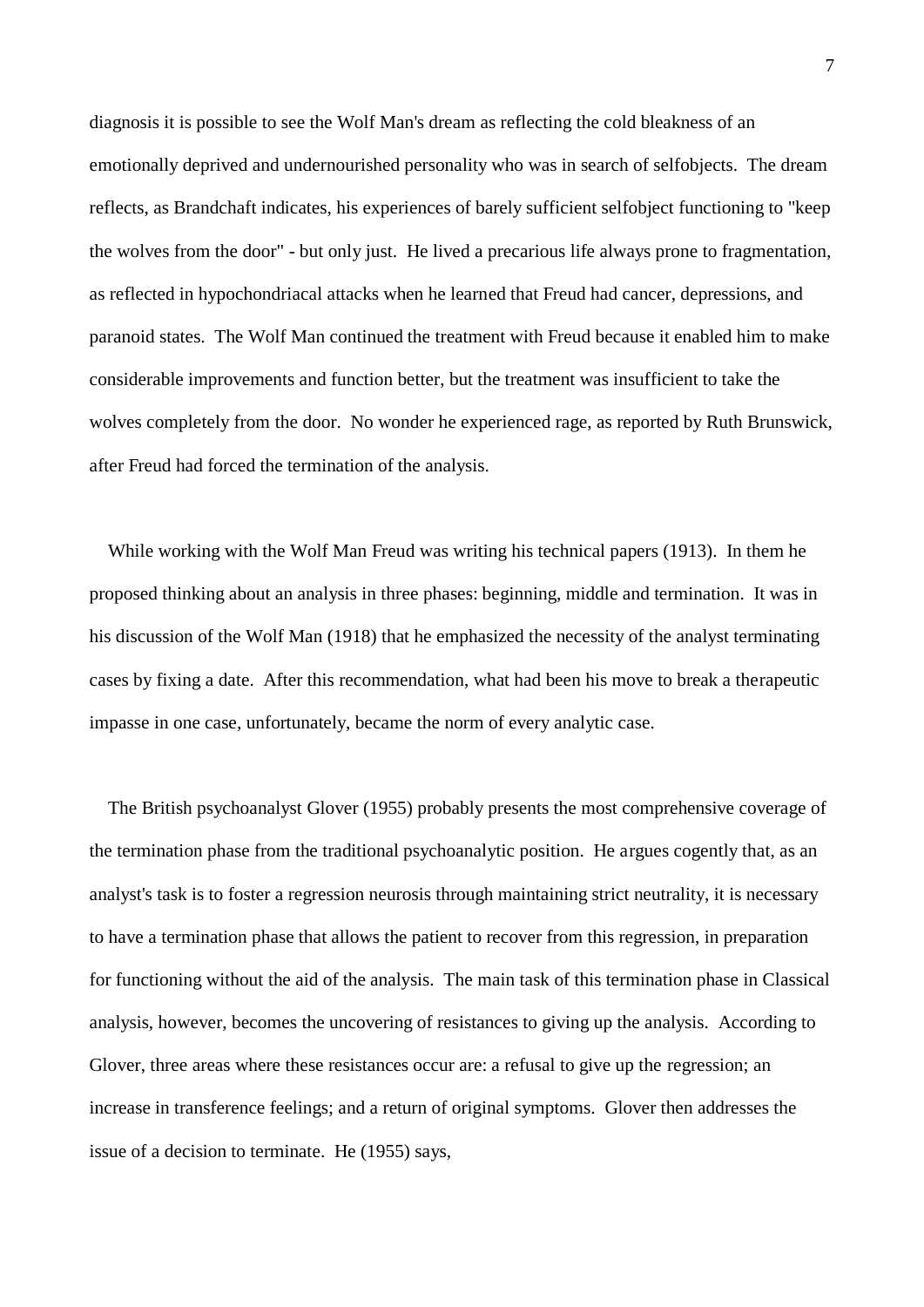in all cases where a typical transference-neurosis develops, a terminal phase is not only an essential part of a successful analysis but that, although the responsibility for giving notice of termination must lie with the analyst, the terminal phase is most of these cases is a spontaneous development [p. 140].

He then he strongly affirms that "unless a terminal phase has been passed through, it is very doubtful whether any case has been psychoanalyzed" (p. 140).

 As may be readily understood, self-psychology's well-documented shift from a neutrally conducted treatment to an empathic approach makes Glover's recommendations irrelevant and his arguments untenable. Further, those who practice psychotherapy using the self-psychology model have seen a reduction of so called "typical" behavior associated with the traditional termination phase. If, as Glover argues, the transference neurosis makes a termination phase necessary, the lack of a transference neurosis has led to the disappearance of behavior that could be seen as resistance to the termination phase. This means that an empathically-oriented self-psychological approach to psychotherapy no longer needs the concept of termination as a distinct resistance stage in treatment.

## 2. Natural termination

 If a self psychologically conducted psychotherapy based on empathy has undermined the traditional notion of termination as a phase that needs a focus on fairly predictable resistances, when and how is termination to take place? The answer is to terminate in such a way that the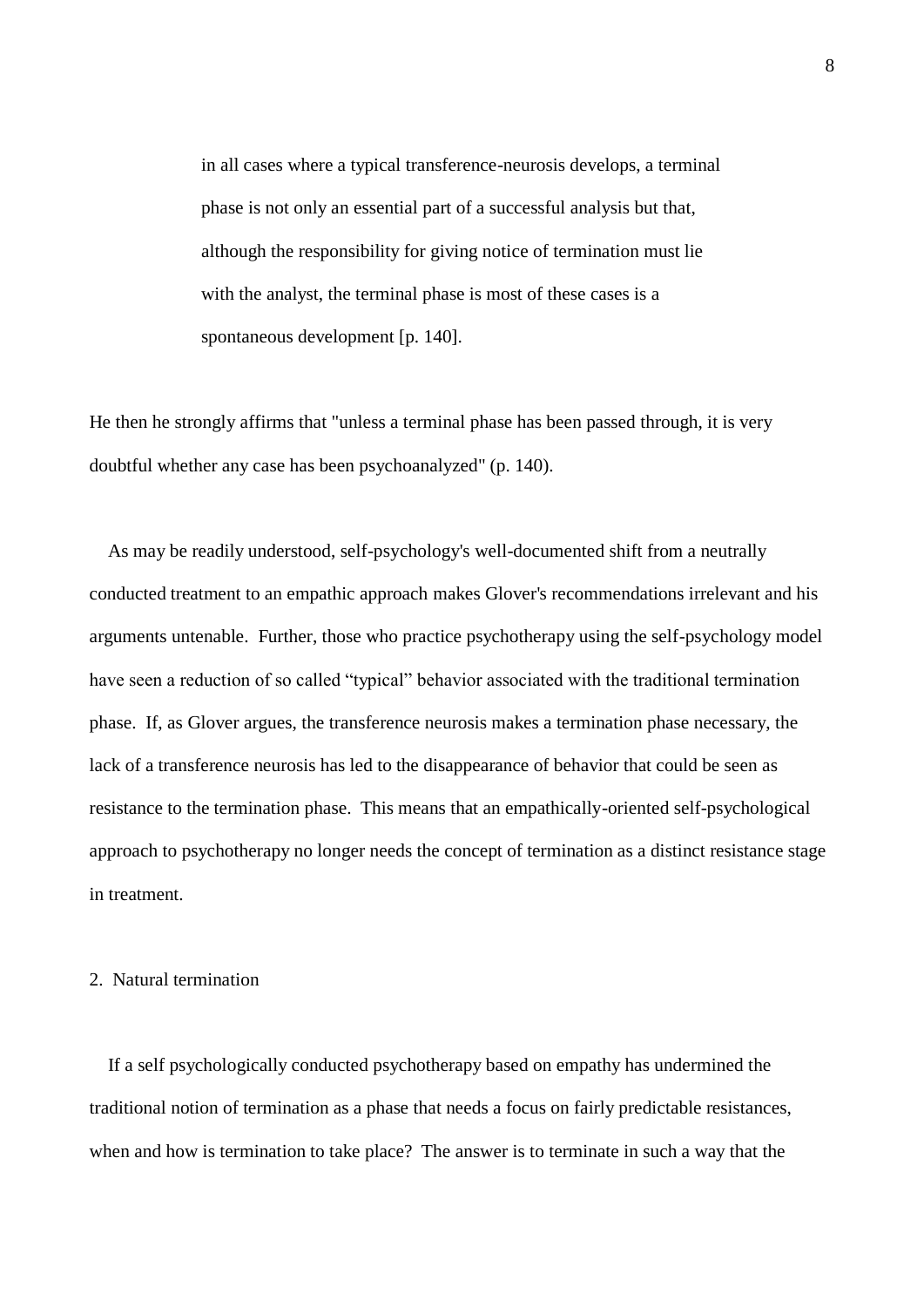patient experiences the therapist as being empathic. This idea of an empathically conducted termination has led Goldberg (1985) to Ferenczi's concept of a "natural termination." Ferenczi (1927) states, "my conviction [is] that analysis is not an endless process, but one which can be brought to a natural end with sufficient skill and patience on the analyst's part" (p. 86). In a natural termination, the patient's need for the treatment declines slowly and perhaps "dies of exhaustion" (p. 85). In an open-ended procedure, both therapist and patient eventually realize and acknowledge this de-facto natural termination that has already taken place.

 The traditionalists who used Freud's technique with the Wolf Man of setting a termination date, challenged Ferenczi's idea of a natural termination, claiming it was impractical. The traditionalists, for whom Ferenczi was "persona non gratia," argued that there were not the therapeutic resources to justify the luxury of every analysis continuing until a natural termination occurred. When Ferenczi was asked how many of his patients had gone through a completed analysis to a natural termination, he admitted "none." But he went on to say that these would occur when the analysts learned from their [empathic] mistakes, thus showing that he was one of the first to understand that problems of empathic failures and therapeutic disjunctions were behind the therapeutic stalemates that unnecessarily prolonged treatment.

 Ferenczi's paper on natural termination was brief and suggestive and needed a follow-up paper to elaborate in more detail his concept of a natural termination. Experiences of self-psychology oriented psychotherapists who practice natural termination suggest that it occurs if therapeutic benchmarks have been given sufficient attention during the psychotherapy. These are usually not just the goals verbalized at the beginning of the treatment, but those benchmarks that have gradually, spontaneously emerged during the beginning and middle phases of treatment. Such benchmarks and the implicit "contracting" that goes with benchmarking are processes that are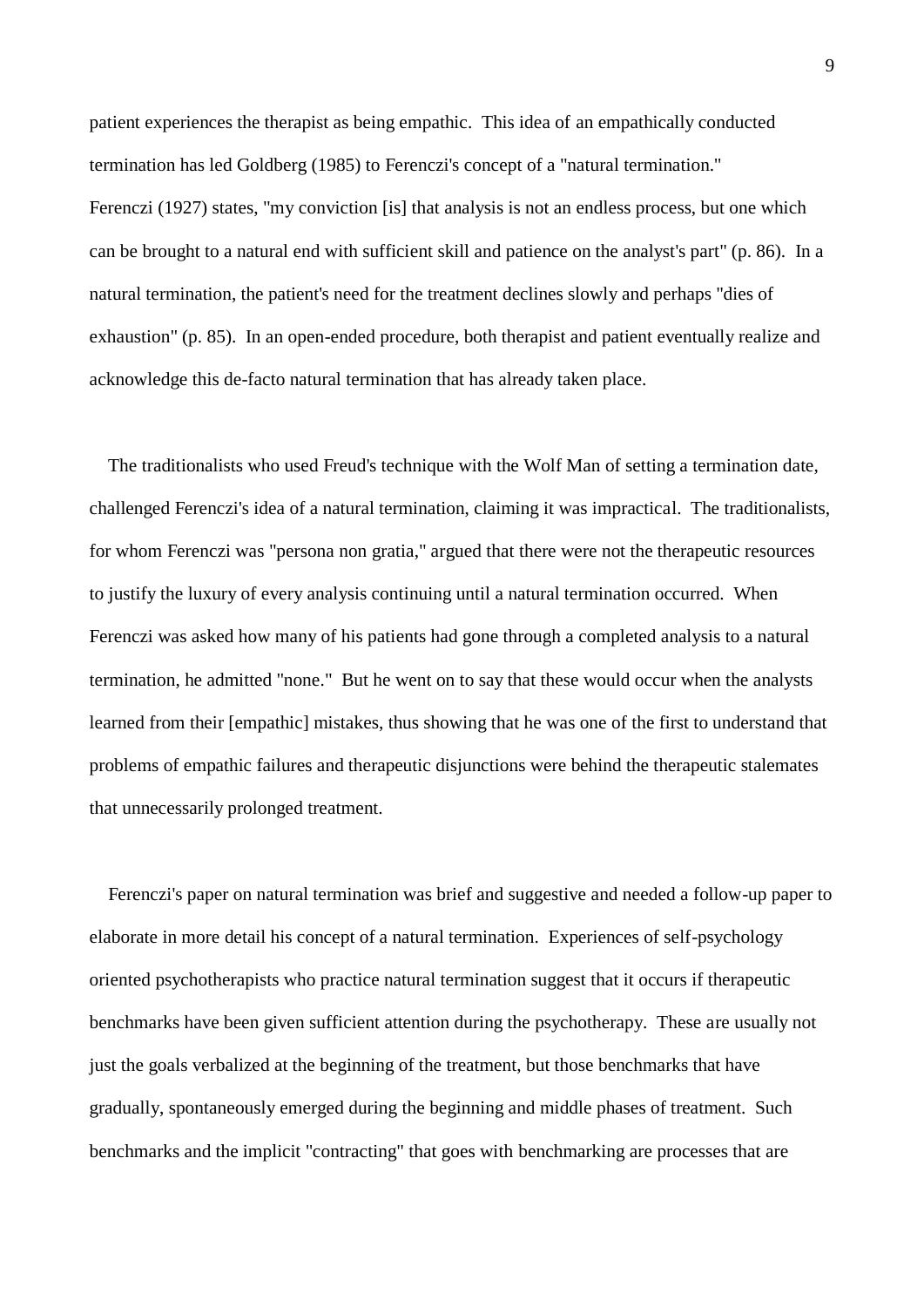continually taking place during psychotherapy. These processes are best learned in a supervisory relationship. The two major components to therapeutic benchmarking are (a) "recognition" of therapeutic goals as they emerge from a patient's material, or (b) calling attention to a patient's "modification" of his/her goals as they emerge during a session.

 As an example of benchmarking in psychotherapy, Freud promised that the Wolf Man, through analysis, would overcome the constipation that had necessitated his man servant to administer an enema every day to evacuate his bowels (Gedo and Goldberg, 1973, p. 115). "Thereupon," as Gedo and Goldberg indicate, "the bowel became the barometer of the Wolf Man's confidence in Freud and in a short time recovered its normal functions" (p. 115). Benchmarking becomes a concrete way for both the patient and the therapist to recognize therapeutic progress. Generally the patient needs such a tangible barometer. These are often symptoms, but there can also be personality traits. It fosters good therapeutic results and a natural termination for therapists to understand and then openly acknowledge ways that a patient, often unconsciously, is measuring therapeutic progress.

 Another therapeutic process may involve the modification of already presented patient's treatment benchmarks. For example, in one case a patient sought treatment for a severe depression and stated so in the first session. The therapist and patient initially agreed to work at eradicating this depression as a treatment benchmark. An idealizing transference soon developed that led to a rapid diminishing of the depression, except for periods of empathic lapses by the therapist that then led to exploration and repair of the relationship. After several years of treatment the patient was able recognize that she was gaining confidence managing her depression. She still became depressed at times, but the episodes were not as severe, did not last as long as before, and were followed by longer periods of depression-free living. She had commenced the treatment so fed up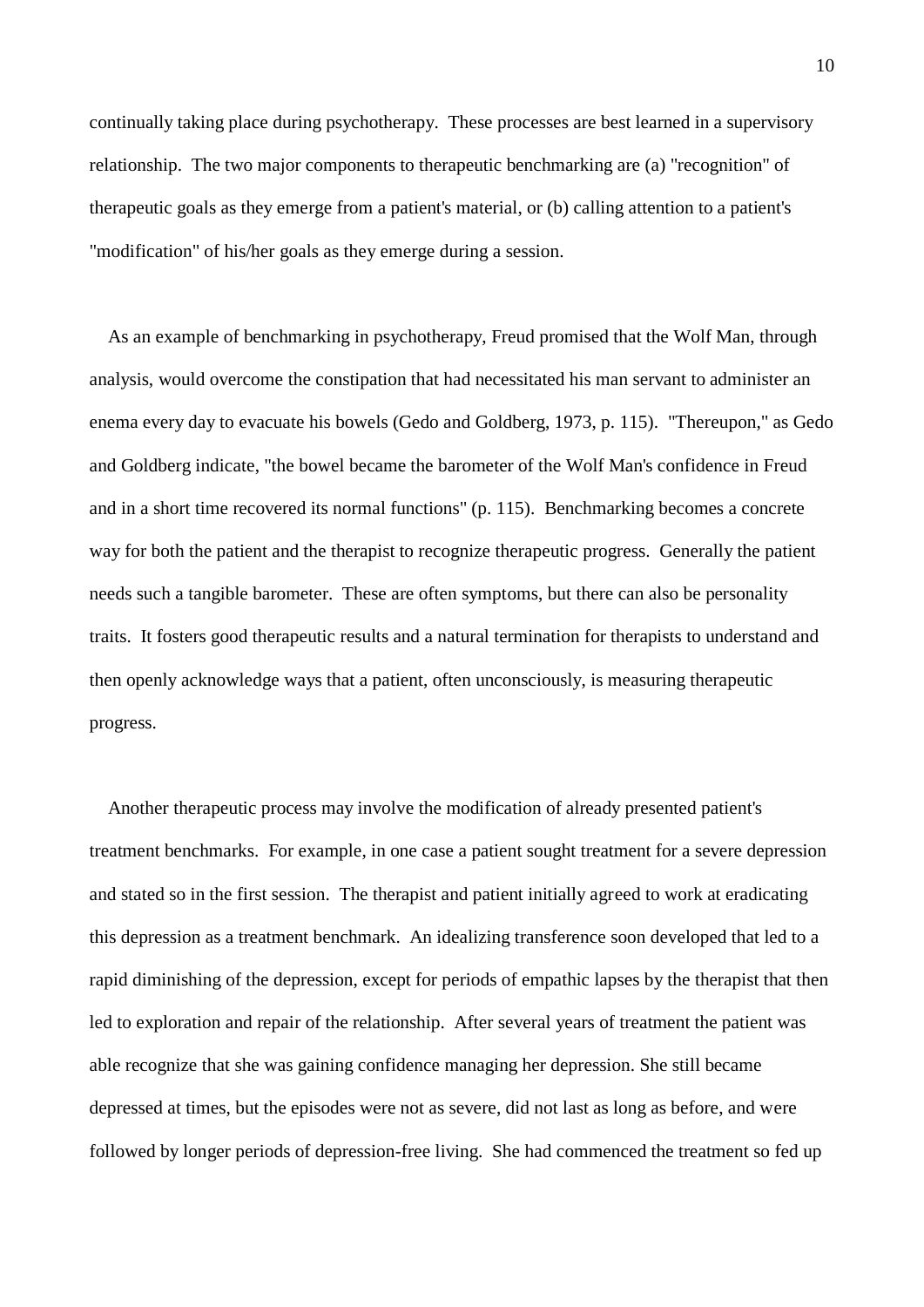with her depression that her benchmark for the treatment was to have the depression completely eradicated. She eventually realized that this eradication would take years and that she would be content with achieving an ability to manage her depressive episodes so they were no longer the annihilating dread of her life. Her benchmark had changed. This change in therapeutic goals during psychotherapy is an example of the transformation of archaic narcissism (Kohut, 1966).

 A patient's modification of the goal of absolutely eradicating some symptom or behavior, and the acceptance of a less totalistic one, is a significant sign of therapeutic change. Patients who are narcissistically wounded, often set as a compensatory benchmark, the eradication of future wounding or shaming, which is a constrictive (defensive), narcissistic solution. After such patients have experienced the therapist as a selfobject for a period, the narcissistic need for perfection may be abandoned for more attainable benchmarks. Benchmark modification from archaic goals to more attainable ones moves more easily into a natural termination.

3. Kohut and internalization.

 In Kohut we find a shift from the traditional idea of termination, with its goal of individuation, to that of internalization.

Kohut ideas on termination place a heavy emphasize on transmuting microinternalizations. Kohut makes it clear that these microinternalizations involve gradual, minute changes that lead to accumulating change. Sudden transformations, in comparison, do not reflect stable internalized structures because they utilize gross identifications that are more subject to sudden fluctuations.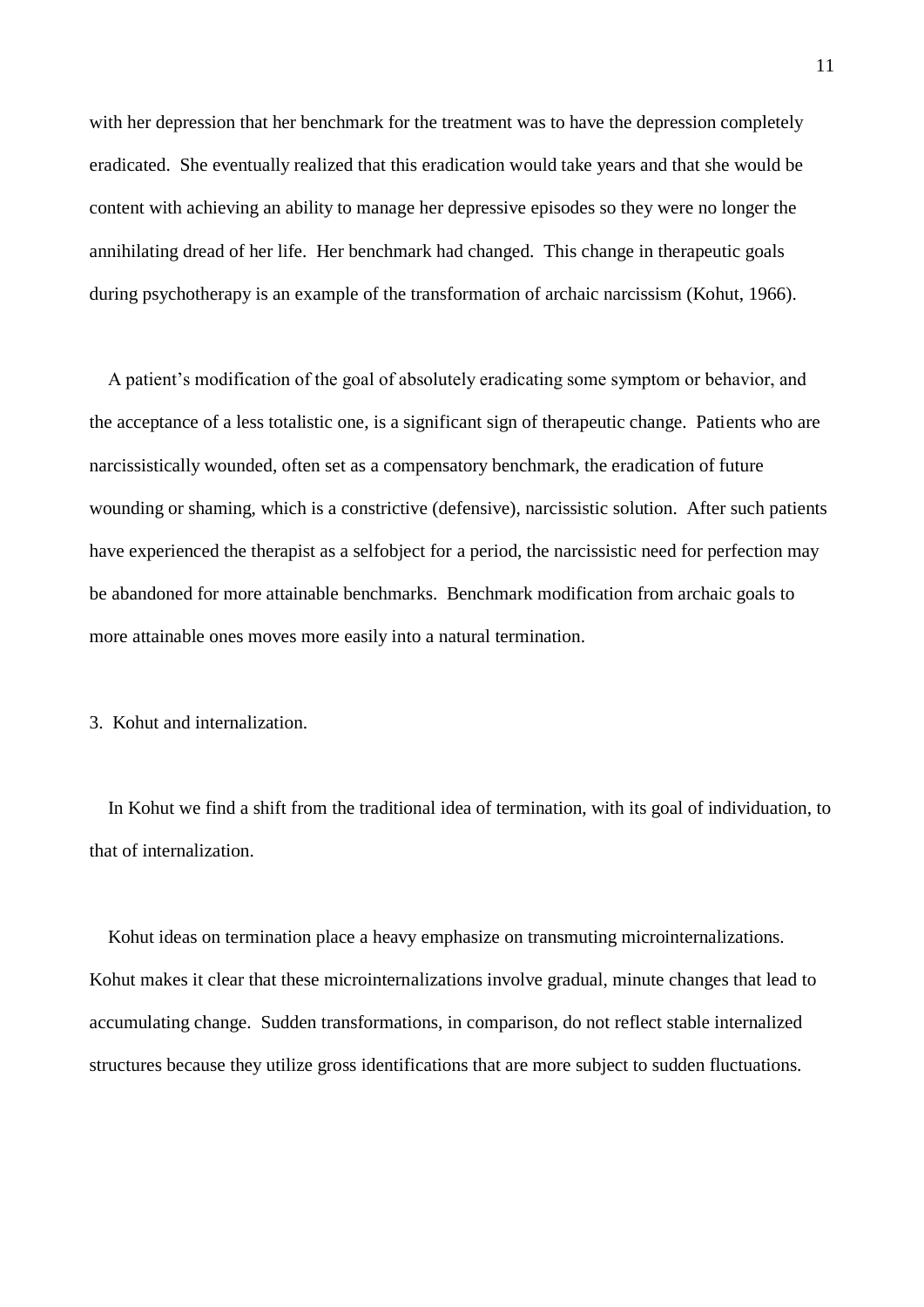Self-Psychology after the death of Kohut, although it never accepted internalizations, even microinternalizations, as the only means of self-structuralization, never rejected Kohut's idea that internalization leads to structuralization. Structuralization means patterns that last or are, at least, slow to change. It is also clear that Kohut rejected ego psychology's concept of individuation as a goal of psychotherapy, and this rejection freed self psychology to explore others ways to terminate than the traditional idea of making a clean cut, permanent break with the therapist which enacts a death-like experience. What happens in psychotherapy is not the resolving of the need for selfobjects, a position of the ego psychologists --- selfobjects are needed throughout the whole of life --- but enable a person's selfobject needs to be less intensely from a rich variety of sources.

 Kohut's ideas on termination are best grasped through the Psychology of the Self Casebook (Goldberg, 1978). What Kohut concentrates on is the way in which narcissistic patients terminate. The first case, Mr. I, is called "The resolution of a mirror transference: clinical emphasis on the termination phase." The whole case can be read with benefit, but special attention needs to be paid to pp. 79-114. The cases of Mrs Apple and Mrs R also have sections on the issue of termination.

 As one reads these cases it is clear that self-psychologists no longer follow the Freudian practice of a therapist announcing a termination date. Termination decisions are mutually determined once the material of the sessions suggests that the goals have been achieved and the case is winding down towards a natural break. When the therapy is winding down, the patient reflects behavior that indicate transformations of a grandiose self and a reduced need for idealized, mirror or twinship selfobject experiences. These transformations are reflected in the patient's increased development of the qualities of creativity, empathy, wisdom, humor and a sense of finiteness (p. 10).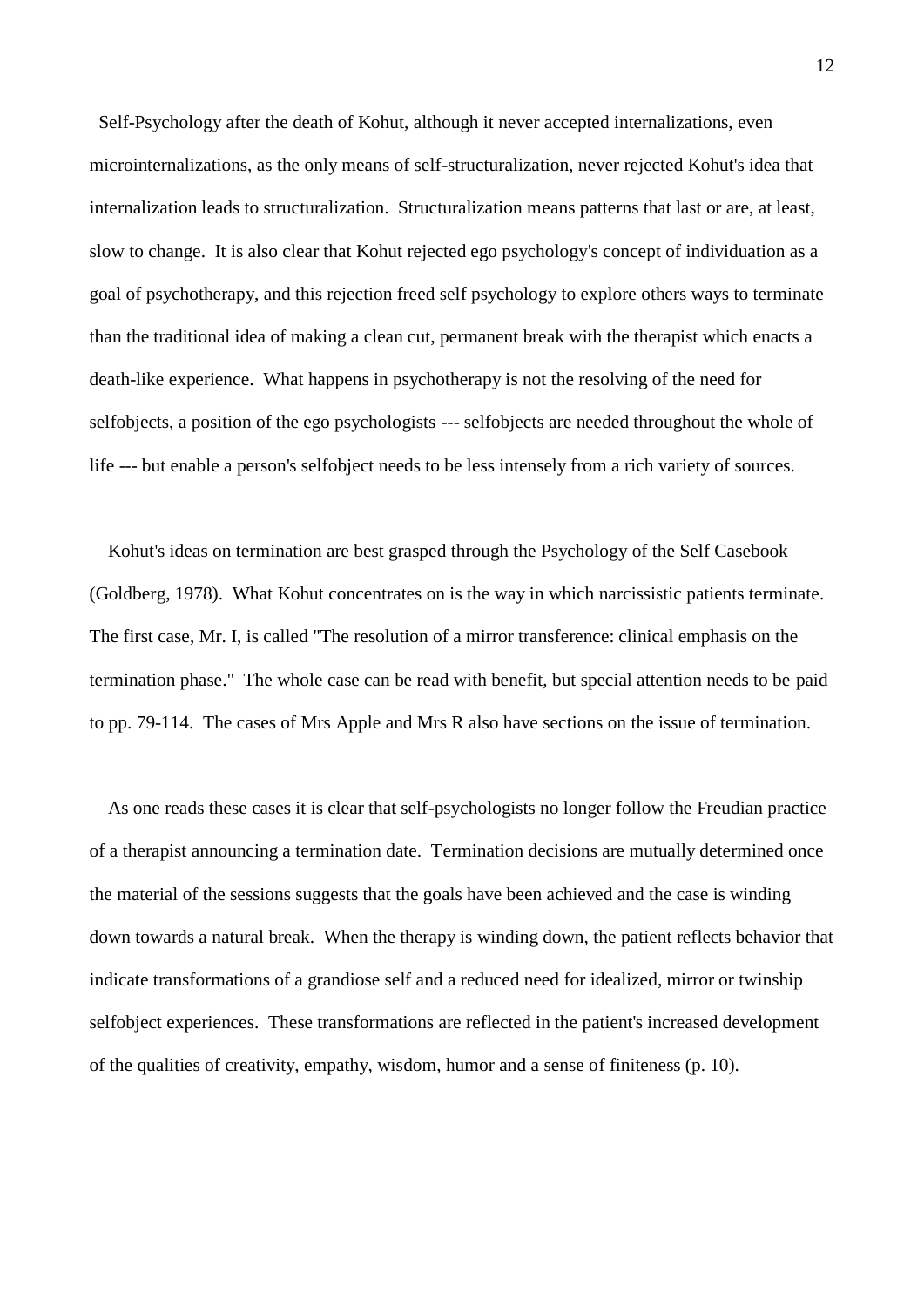In the case of Mr. I, the termination issue was forced into the foreground by the knowledge that his work may require him to leave the Chicago area (Goldberg, 1978, p. 52). Such a threat "of separation from the selfobject indeed entailed the question of whether his own independent psychic structure would be strong and stable enough" (p.87) to cope with life without fragmenting. Dreams reflect Mr I's experience of the threat of termination. In one Mr. I is naked, lying on a frame. In response to the dream the analyst remarked that the patient needed the frame to accomplish his task, that the frame was the analyst, and now represented Mr. I's own internal structure. Mr. I was able to add that in the dream he was dismantling the couch, piece by piece. This piece by piece dismantling was seen as depicting the process of microinternalization.

 The evidence for internalization from the dream material of dismantling the couch during the termination phase is supported by another dream in which "this guy swallowed the clarinet, and he managed to breathe so that it played, with his mouth open. The clarinet sounds were coming out....He realized he was swallowing it whole, taking it with him and making it a part of himself" (p. 99). Mr. I understood this dream as depicting his feeling that he was retaining the analyst within him. He also thought that analysts retain their patients by writing about them, and he envisaged his analyst incorporating him into a new idea.

 So self psychology's basic theme on termination is not about getting rid of a therapist but how to retain him, capture him for ever, that is, internalize him. Think about this with patients who enter psychotherapy fearing dependency. In fear they may be trapped into an interminable relationship, they resist greatly, especially resisting the therapy proceeding in such a way that little if any internalization takes place. As Kohut has brilliantly understood, the way towards liberation from perpetual dependency is not to resist it but to allow the dependency to be resolved through internalization.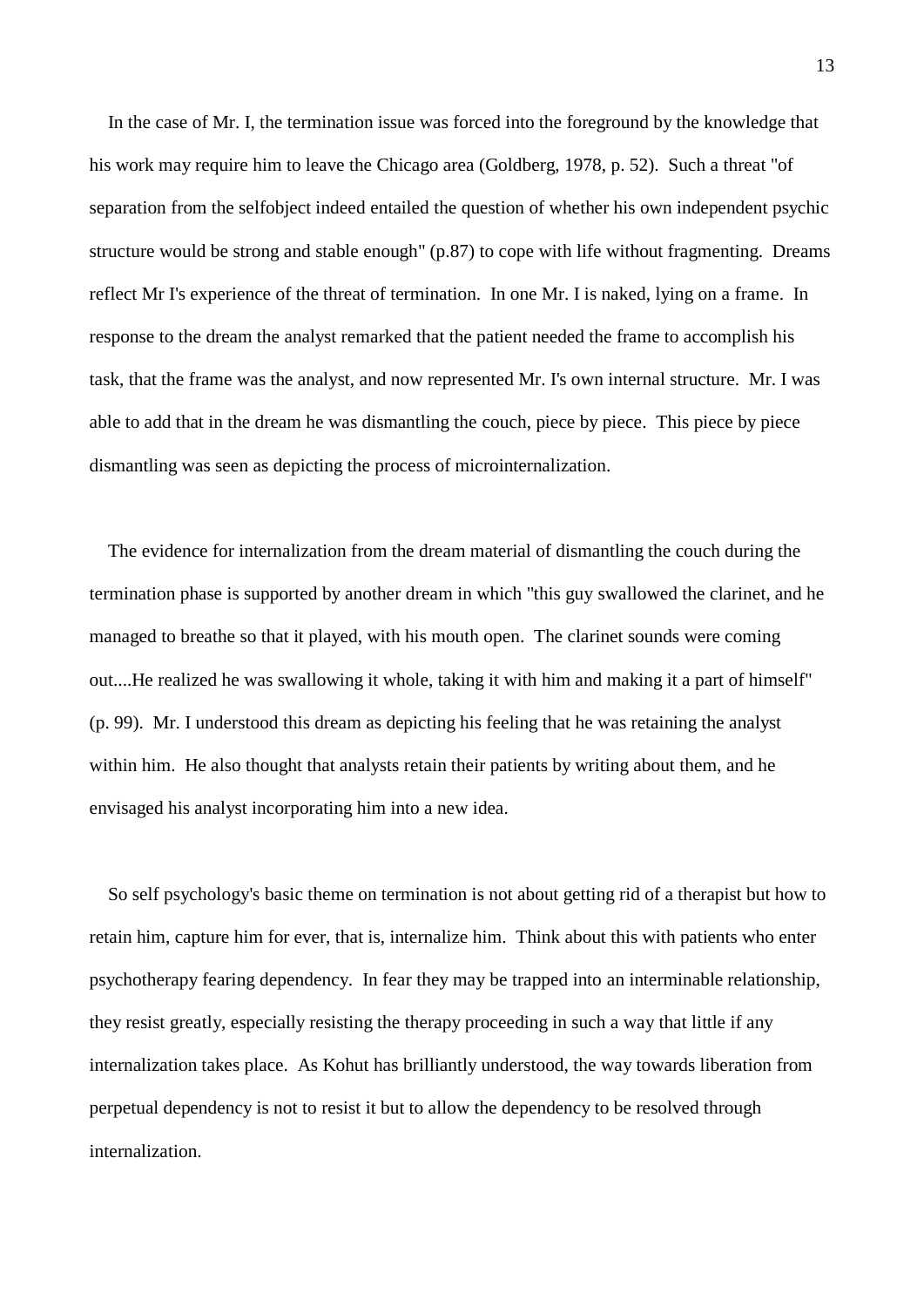In any internalization, it needs to be clear that it is not the therapist as a total person who is internalized. Rather, what becomes internalized and, hence, permanently structured are the selfobject functions that the patient finds so essential for maintaining a cohesive self.

 In a personal example, towards the end of my eight year training therapy I experienced some anxiety about the possibility of hearing my training therapist lecture after I had ended the psychotherapy, and was especially concerned about his expressing views with which I firmly disagreed, whether this would destroy my ability to use my therapeutic experience as a source of nourishment. Then one day it came to me that my co-created relationship with him, like every cocreated relationship, was unique. No-one could destroy it, not even my training therapist himself, once it had been internalized. Envisaging the worst possibility, I thought of him going stark raving mad. How would I respond? Suddenly I felt free. I realized that if this happened he would not then be the training therapist I knew. The experiences of him had been so internalized that only my own death would destroy the memory of that co-created experience with him.

 Ever since then, where possible, I seek to keep people in psychotherapy "for ever." By this I don't mean formal sessions, but psychotherapy as an internalized process. Once this internalization of the psychotherapeutic interactions has taken place the need for further scheduled therapeutic sessions dies.

 On the evening of November 4, 1984, I anxiously lay in a bed at Evanston hospital awaiting surgery for an Aortic valve replacement the next morning. It was now after 10.00 p.m., the night shift had taken control, I had gone through the enema routine, and a nurse had checked to see if I needed a sleeping tablet. I said "no," and became aware that the dastardly intrusive noises of a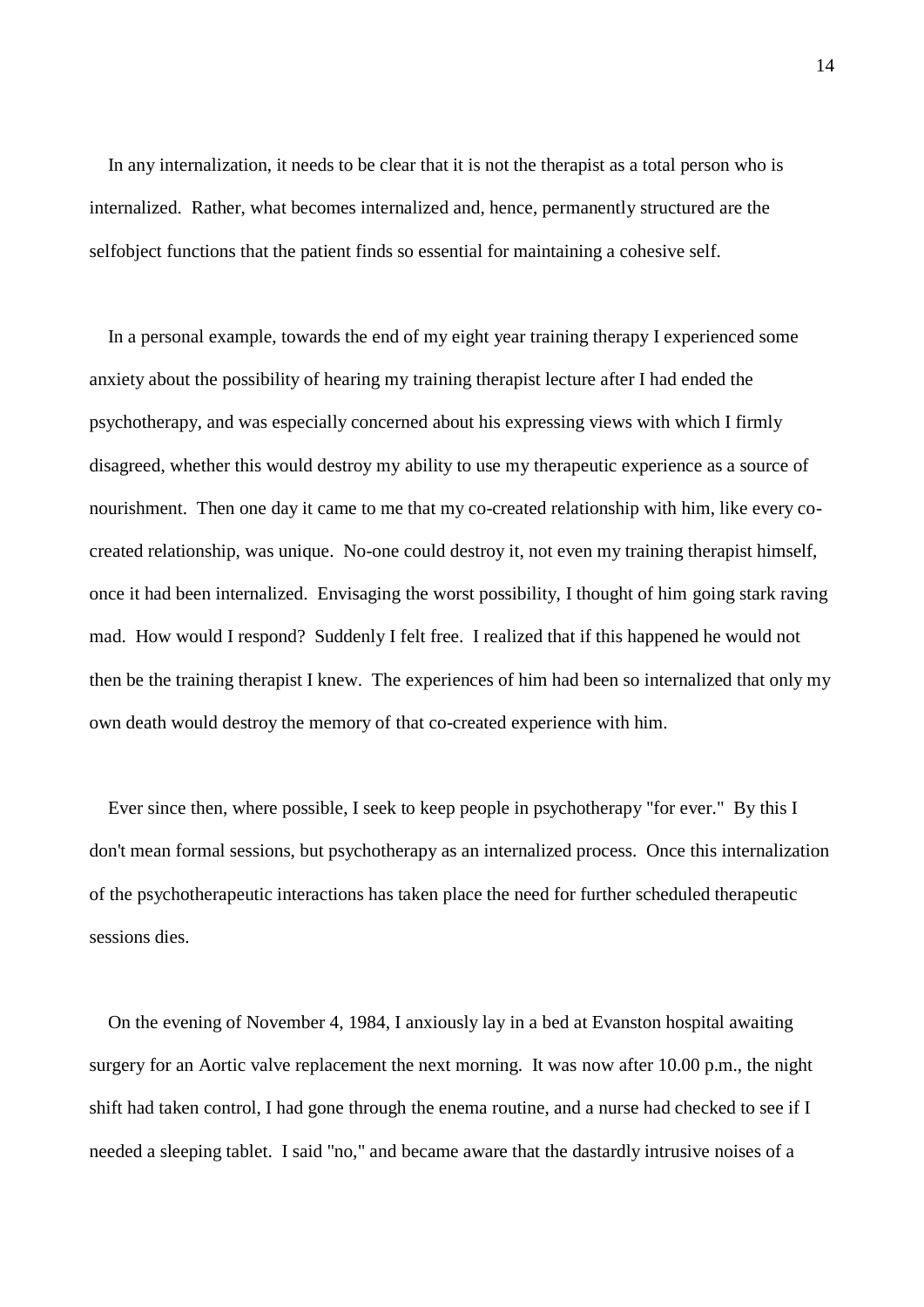busy modern hospital had been stilled. For the next half hour I focused on an imaginary psychotherapy session, even though the formal sessions had ended years before. I shared my concerns and anxieties to my imaginary training therapist and imagined hearing many of his familiar responses. Soothed and calmed, I fell to sleep and only awakened when the cart came to take me to the operating theatre the next morning. The next thing I knew was a voice of the nurse in the recovery room telling me that the operation had been a success. I then realized that my labored breathing had disappeared and rejoiced in my new valve's "kuthunkety thunk, kuthunkety thunk."

 I have never terminated from psychotherapy with my training therapist, and never will. What a silly idea it is, that in the name of individuation we are to throw away a relationship that is so valuable and gained at such great cost. Patients in traditional psychoanalytic psychotherapy who resisted termination can now be seen as healthy because they resisted termination. Since my training therapy, this internalization of an intimate, empathic relationship has been a valuable, hidden resource for which I shall always be grateful. Internalization, as Kohut indicates, is the goal of psychotherapy, not termination. After sufficient internalization takes place the importance of formal sessions gradually declines and ending them feels like a healthy, natural, and appropriate process.

## References

Blum, H. (1974), The borderline childhood of the wolf man. J. Amer. Psychoanal. Assn., 22:721-742.

Bowlby, J. (1969, 1973, 1980) Attachment and Loss, Vols. 1-3. New York: Basic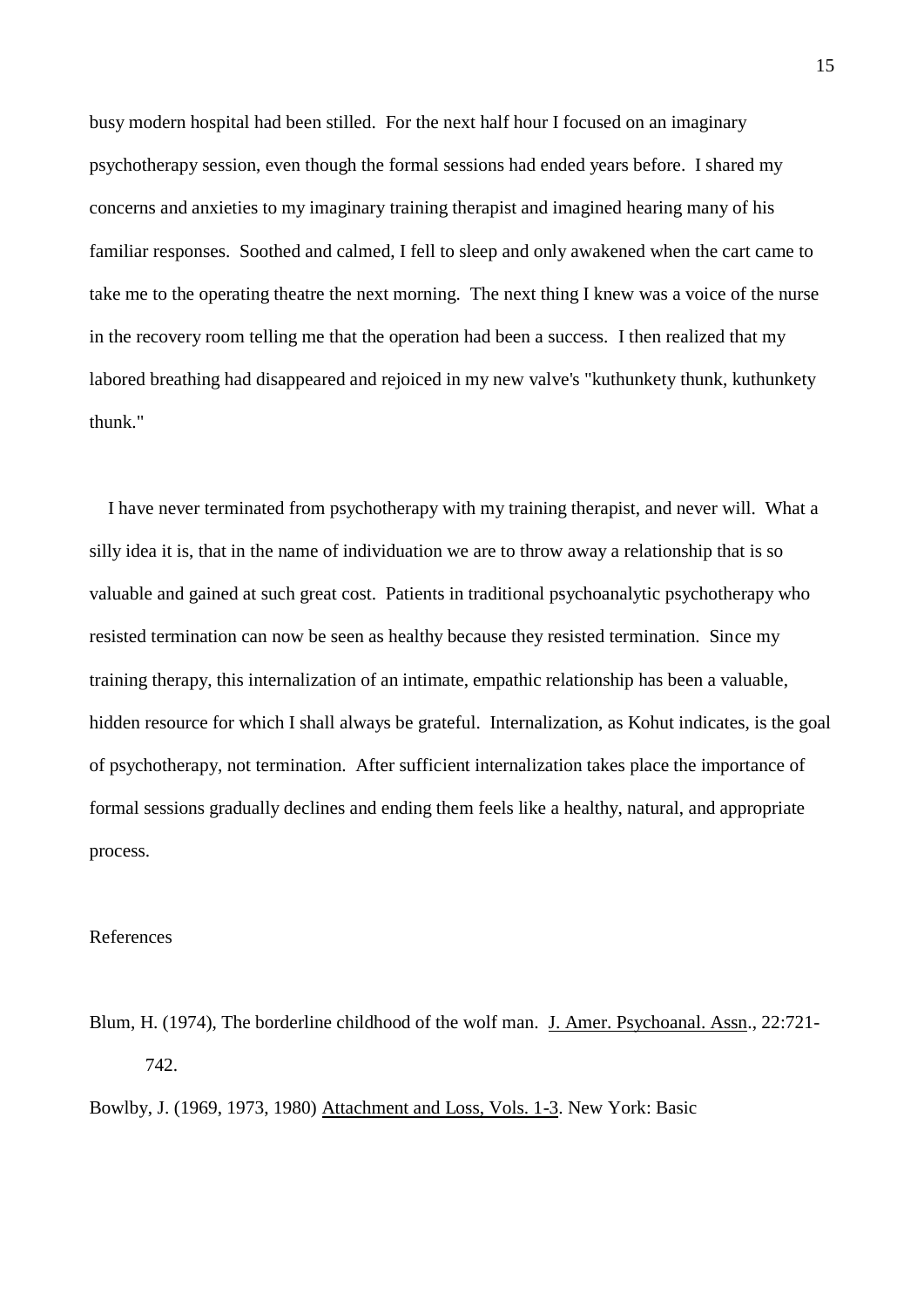Brandchaft, B. (1983), The negativism of the negative therapeutic reaction and the psychology of the self. In: The Future of Psychoanalysis, ed. A. Goldberg. New York: International Universities Press. pp. 327-359.

Chessick, R. (1980a), Freud Teaches Psychotherapy. Indianapolis, IN: Hacket.

- Ferenczi, S. (1927), Termination of analysis. In: Final Contributions to the Problems and Methods of Psycho-Analysis. New York: Brunner/Mazel. 1980.
- Freud, S. (1905b), Fragment of a case of hysteria. Standard Edition, 7:3-122. London: Hogarth Press, 1953.
- Freud, S. (1913), On beginning the treatment. Standard Edition, 12:123-144. Hogarth Press, 1958..
- --- (1918), From the history of infantile neurosis. Standard Edition. 17:3-122. London. Hogarth Press.
- Gedo, J. & Goldberg, A. (1973), Models of the Mind: A Psychoanalytic Theory. Chicago: Chicago Universities Press.
- Glover, E. (1955), The Technique of Psychoanalysis. New York: International Universities Press.
- Goldberg, A. (1978), The Psychology of the Self: A Casebook. New York: International Universities Press.
- --- (1985), "Natural termination": some comments on ending analysis without setting a date. Psychoanl. Quart. 54:45-65.
- Kohut, H. (1966), Forms and transformations of narcissism. In: Search for the Self, Vol. 1. New York: International Universities Press. Pp. 427-460.
- Lee, R. (1988), The reverse selfobject experience. Amer. J. Psychother. 42:3 416-424.
- --- (1999), An infant's experience as a selfobject. Amer. J. Psychother. 53:2 177-187.
- Lee, R. & Martin, C. (1991), Psychotherapy After Kohut: A Textbook of Self Psychology. Hillsdale, NJ: The Analytic Press.